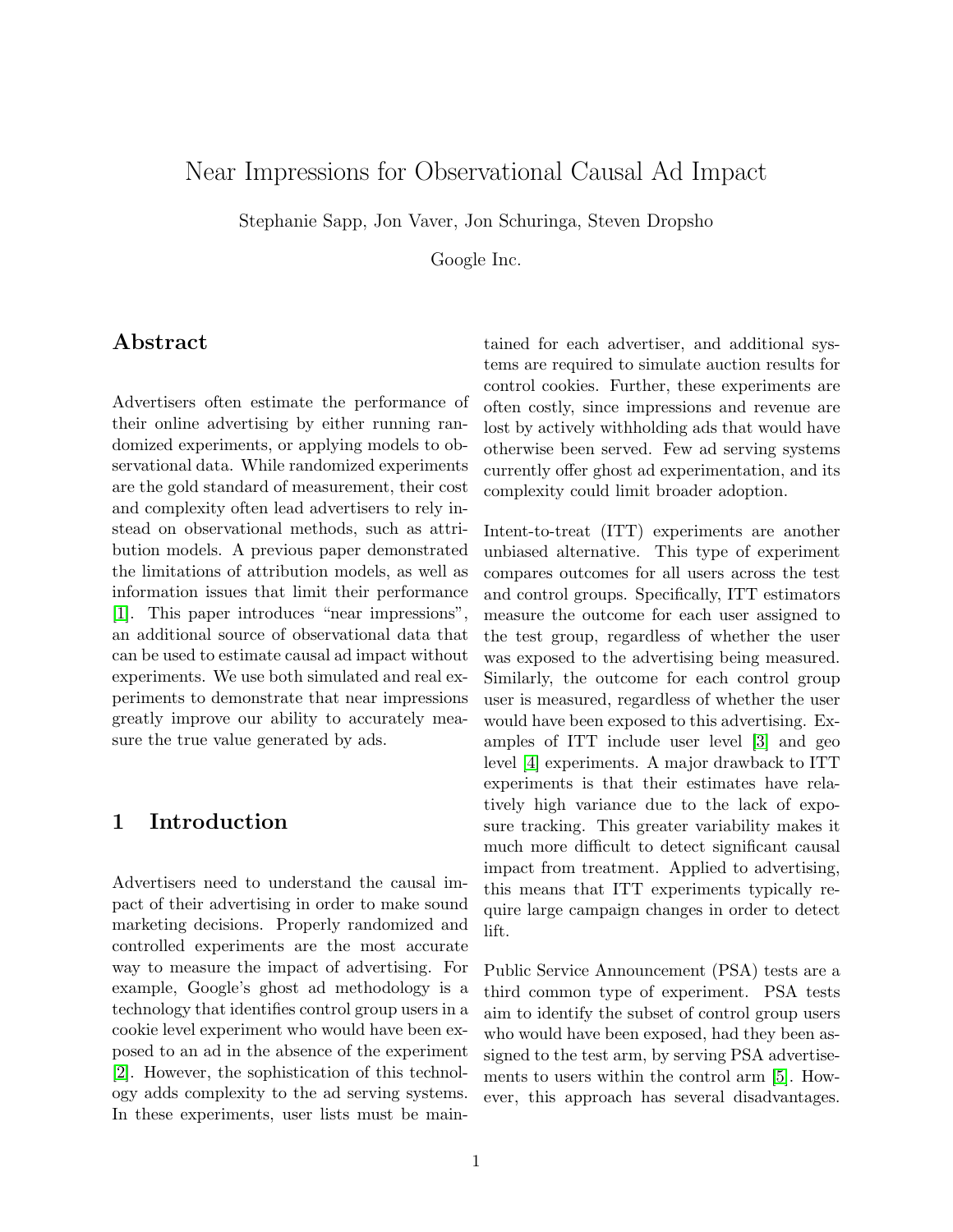First, PSA tests are costly, since advertisers must pay for the PSA ads served to users assigned to the control group. Second, complexity is introduced by the need to differentiate ad serving between test and control users. In particular, a mechanism is needed to randomly serve the PSA and non-PSA ads. Finally, PSA tests with modern ad servers can yield biased estimates, since ad serving systems use optimization to deliver those ads that generate the most clicks or conversions. This optimization causes PSA tests to deviate from the conditions needed for a valid experiment, by disrupting the comparability of the test and control groups.

Due to complexity, cost, and limitations, experiments are often impractical or impossible for advertisers to rely upon as a primary means of measurement. More typically, advertisers use experiments in a one-off capacity. Instead, advertisers use observational methods to measure and monitor the performance of their advertising. Attribution models are a common observational method used to accomplish this task for online advertising. Attribution models allocate credit for conversions in observational user-level path data to the marketing events observed prior to each conversion. Observational methods are easy to apply and offer the promise of always-on measurement. However, typical formulations of these models can yield misleading estimates of advertising effectiveness [\[1\]](#page-11-0).

Improved modeling, such as the Upstream Data-Driven Attribution (UDDA) model described in [\[1\]](#page-11-0), can significantly improve the accuracy of attribution estimates. However, limitations in information available in the attribution data were also shown to be another factor that limits the accuracy of attribution models. First, attribution models have no visibility to users who have no observed interactions with the advertiser. Second, there can be unobserved dissimilarity in the browsing behavior of exposed and unexposed users, since many unexposed users were not active on websites serving the ads being measured. Third, ads are often targeted towards users who behave differently than untar-

geted users. All three issues lead to bias in the comparison groups of unexposed users who serve as pseudo-controls for the exposed users.

This paper introduces near impressions, a source of observational data that can be used in attribution models to construct naturally occurring pseudo-control groups that enable us to recover causal ad impact in situations where these models currently fail. Compared to traditional experiments, near impressions are more scalable, less costly, have simplified infrastructure requirements, and enable ongoing monitoring of ad effectiveness.

# 2 Near Impressions

## <span id="page-1-0"></span>2.1 Description

Near impressions are observational, user-level events that identify instances in which a user activity generated an ad serving opportunity that matched an advertiser's targeting criteria, but didn't result in the user being exposed to the advertiser's ad. Examples include instances in which an ad loses an auction, an advertiser is out of budget, or an ad system is overbooked. Near impressions are very powerful because they allow us to differentiate among unexposed users: we can identify the subset of unexposed users who were both active and targeted by the advertiser. This is important because this group of users may behave similarly to the exposed users, and very differently than users who were not active or targeted by the advertiser. These unexposed users with near impressions serve as weighted observational pseudo-controls, as described in detail in [Section 2.2.](#page-2-0) They allow us to better estimate causal ad impact without experiments.

The manifestation of near impressions is flexible, and can vary by ad channel. For example, near impressions can include served but unviewable ads, or instances of an ad that nearly missed being delivered by the ad server. In a single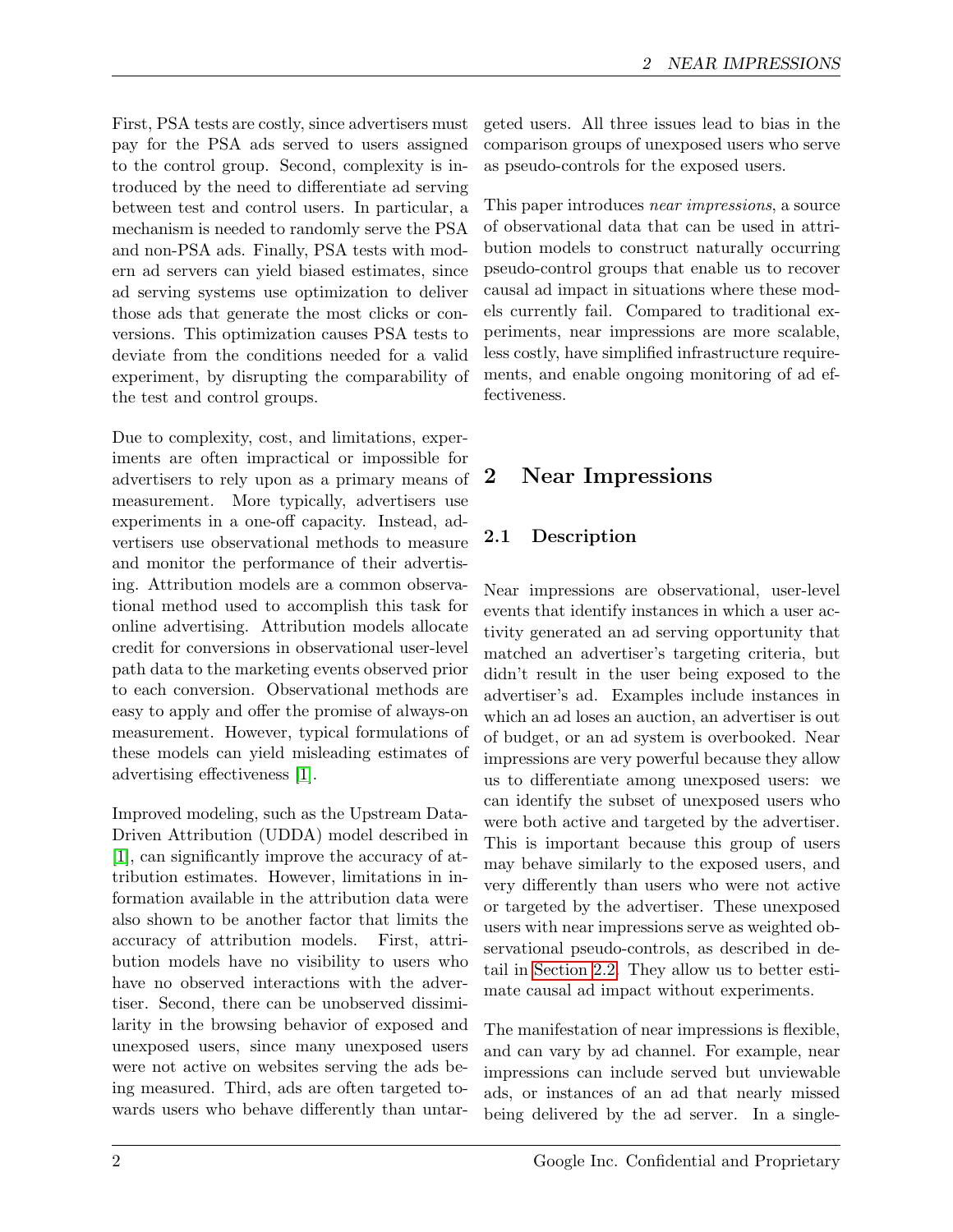winner auction environment, a near impression event based on a lost auction occurs when an ad participated in, and was competitive in, the auction, but did not win. These near impression events are identified through auction bid data. For reservation-based ads, near impression events can be identified as eligible but unrealized ad impression opportunities within the targeted reservation inventory. These lost opportunities could be caused, for example, by the advertiser being over budget, or by another eligible advertiser's impression being shown.

This paper uses advertising in a single-winner ad format auction as an example of using of near impressions to estimate ad effectiveness. For these near impressions, the nearness criteria can be viewed as a bias-variance tuning parameter. Including only those losing auctions that were very near to winning is best for removing bias, while including all losing auctions generates more near impressions and more opportunities for counterfactual comparisons.

## <span id="page-2-0"></span>2.2 Ad Impact Estimation: UDDA-NI

The UDDA with Near Impressions (UDDA-NI) algorithm is a simple modification to UDDA that incorporates near impression information. UDDA aggregates users with the same sequence of events upstream from the index of ad exposure, and matches them with unexposed user paths which have the same upstream sequence of events, but no ad exposure at the exposure index. UDDA-NI operates similarly to UDDA, but further restricts the unexposed user set to those paths that also have a near impression at the exposure index. That is, UDDA-NI still matches users based on their upstream paths, and in addition matches ad exposure events with near impression events. By introducing this additional matching of impressions with near impressions, we obtain a control group that matches the test group better than one that includes all unexposed users.

[Figure 1](#page-3-0) illustrates the matching procedure used in the UDDA-NI algorithm. UDDA-NI assigns credit to an ad exposure within a user path by comparing the conversion rate of user paths with a common sequence of marketing events upstream from an ad exposure to the conversion rate of paths that have the same sequence of events upstream from a near impression event instead of an ad exposure. The difference in conversion rates between the exposed and near impression paths estimates the ad's effectiveness within this set of exposed paths. Total ad effectiveness within this exposed set is found by aggregating ad effectiveness estimates for all exposed users in the set. These credits are aggregated across all unique upstream paths among the exposed users to calculate an overall ad effectiveness.

We provide a formal description of the UDDA-NI algorithm below. Note that these steps are analogous to the UDDA algorithm described in [\[1\]](#page-11-0); the primary modification occurs at [Step 3b,](#page-3-1) where we impose near impression matching at the exposure index for the set of unexposed users.

Using the same notation as  $[1]$ , let user i have an ordered path of observed events denoted by the vector  $X^i = (X_1^i, \ldots, X_{L(i)}^i)$ , with length  $L(i)$ . Let A denote an ad impression exposure of the type currently being analyzed, let N denote a near impression of the type currently being analyzed, and let C denote a conversion event. For the index  $m$ , let  $U_m^i = (X_1^i, \ldots, X_{m-1}^i)$  denote the upstream path that includes the first  $m-1$ events in a user path, i.e. the sequence of events that occurred prior to index  $m$  in the path. The UDDA-NI algorithm then proceeds as follows:

- 1. Classify all user paths as either containing or not containing an ad impression A:
	- (a) For all exposed paths, i.e.  $\exists A \in X^i$ , set exposure indicator  $T_i = 1$ .
	- (b) For all other paths, which are unexposed, set  $T_i = 0$ .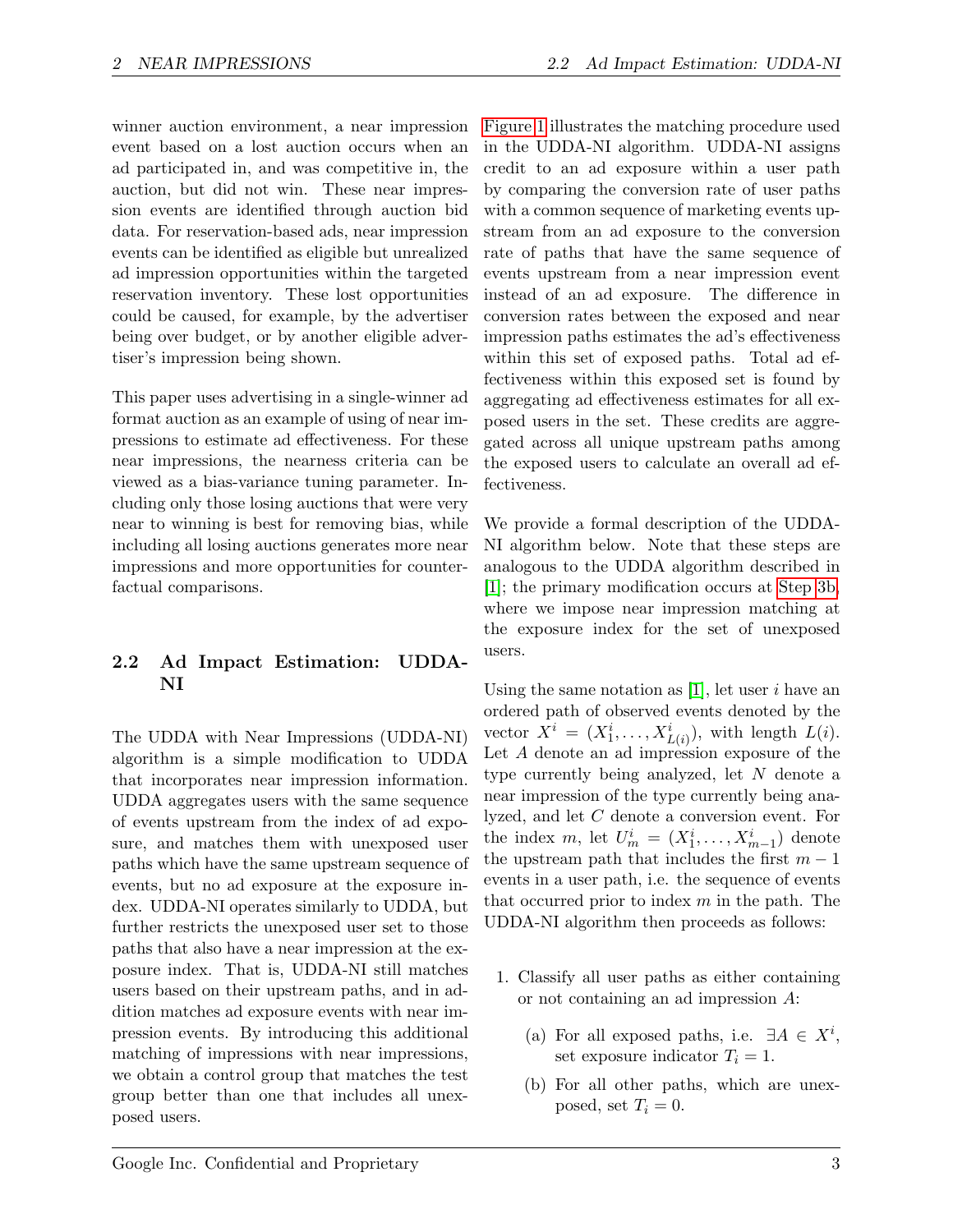

<span id="page-3-0"></span>Figure 1: Illustration of UDDA-NI algorithm. Users with the same observed sequence of events prior to the index of ad exposure are aggregated. A set of unexposed users with a near impression in the exposure index, and the same upstream sequence of events is also aggregated. The difference in conversion rates between the exposed and near impression paths estimates the ad effectiveness for the set of exposed paths. Overall ad effectiveness is found by aggregating estimates across all unique upstream paths among the exposed users.

- <span id="page-3-2"></span>2. For each user path i with  $T_i = 1$ :
	- (a) Let  $m_i$  denote the index of the first occurrence of A in the path. That is,  $X_{m_i} = A$ , and no previous event in the path equals A.
	- (b) Record the upstream path of user i as the sequence of events prior to this exposure index:  $U_{m_i}^i$ .
	- (c) Calculate the number of downstream conversions that occur after index  $m_i$ as:  $C_i = \sum$  $L(i)$  $j=m_i+1$  $I(X_j^i = C).$
- <span id="page-3-4"></span><span id="page-3-3"></span>3. For each unique upstream path  $u_i$  from [Step 2b:](#page-3-2)
	- (a) Let  $n_i(T = 1)$  denote the number of users in the exposed group with upstream path  $u_i$ . Calculate the average conversion rate among these users as:  $n_j(T=1)$

<span id="page-3-1"></span>
$$
\bar{c}_j(T=1) = \frac{1}{n_j(T=1)} \sum_{i=1}^{n_j(T-1)} C_i.
$$

- (b) Find all unexposed users  $i$  with a near impression at index  $m_j$ , i.e.  $X_{m_i} = N$ , and upstream path  $u_i$  from index  $m_i$ , i.e.  $U_{m_j}^i = u_j$ . Calculate the number of downstream conversions  $C_i$  after index  $m_i$  for each of these users analogous to [Step 2c.](#page-3-3) Calculate the average conversion rate  $\bar{c}_j(T=0)$  among these users analogous to [Step 3a.](#page-3-4)
- (c) Estimate the incremental conversion rate among these users as the difference in conversion rate among exposed versus near impression users:  $\hat{r}_j = \bar{c}_j (T =$  $1) - \bar{c}_i (T = 0).$
- (d) Estimate the number of incremental conversions among these users as:  $\hat{r}_j$ .  $n_i (T = 1).$
- 4. Aggregate the estimated incremental number of conversions among all exposed user paths by aggregating over all unique upstream paths:  $\hat{\theta} = \sum$  $u_j$  $\hat{r}_j \cdot n_j(T=1)$ .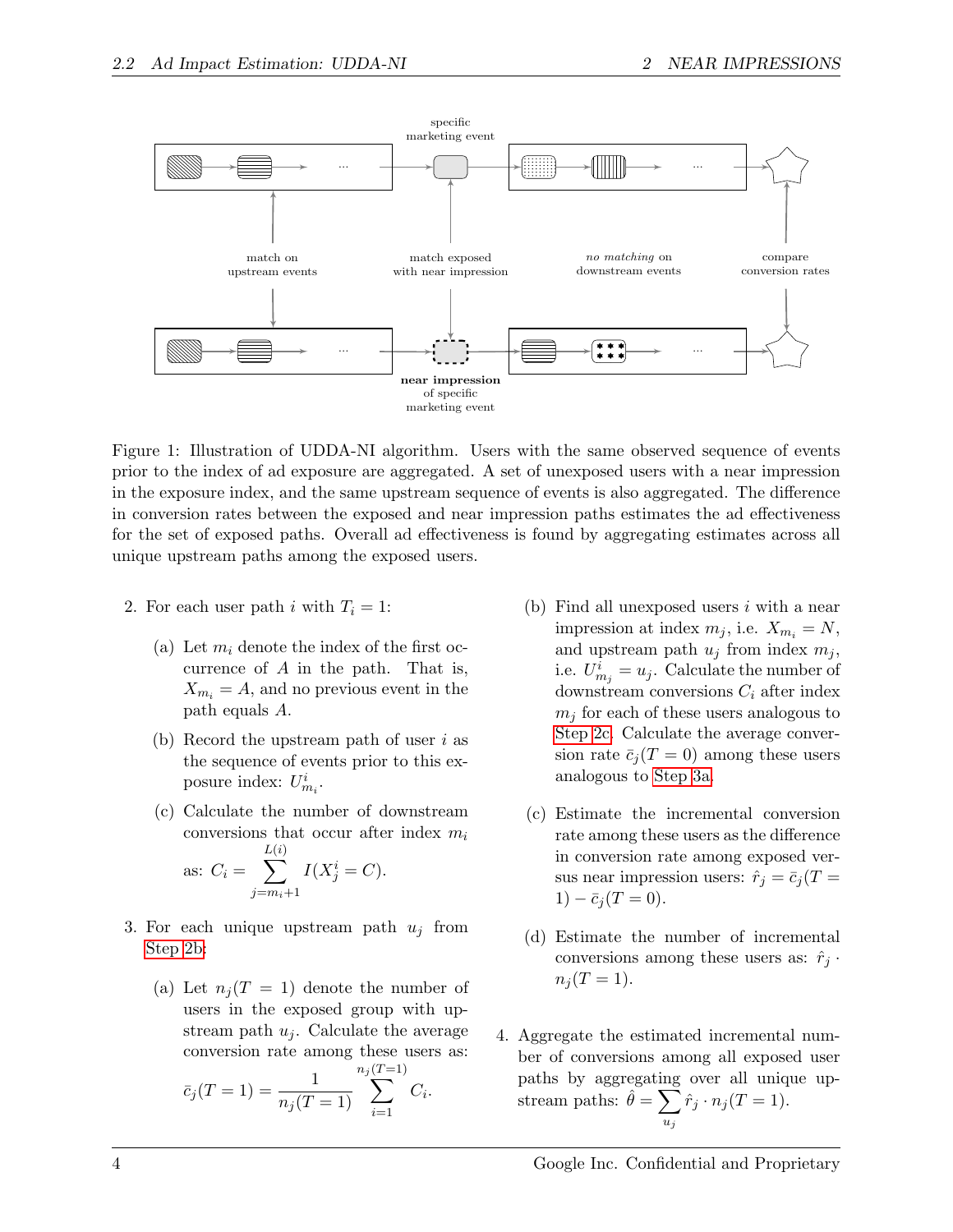#### 2.3 Regression Discontinuity

Near impressions from lost auctions<sup>[1](#page-4-0)</sup> are conceptually similar to regression discontinuity designs. Regression discontinuity designs provide an observational method for estimating causal impact of an intervention when treatment assignment is determined by a common exogenous threshold [\[6\]](#page-11-5), and they have been applied in advertising research to study position effects in search ads [\[7\]](#page-11-6). A classic application of regression discontinuity designs is the evaluation of scholarship programs, as in [\[8\]](#page-11-7). In this setting, the causal impact of receiving the scholarship is estimated by comparing outcomes among individuals with test scores very close, both above and below, to the threshold for awarding scholarship. Since these individuals are presumably similar, differences between their later outcomes are likely due to receiving the scholarship or not.

While similar in flavor, we highlight some key differences between near impressions from lost auctions and regression discontinuity designs. First, auctions do not have a common, fixed winning threshold. Instead, the threshold for winning an auction varies across auctions, and we aggregate losing bids both within each upstream path, and then across all unique upstream paths, as described in [Section 2.2.](#page-2-0) The effect of this aggregation is to estimate the average causal impact of winning an auction, averaged over a mix of different observed thresholds, and is likely representative of the similar mixture of thresholds in future auctions.

Second, in the conversion rate comparison, we include all winning auctions, rather than only winners near the threshold. In the scholarship program evaluation setting, this comparison would result in overestimation bias, since individuals with test scores significantly above the threshold are more likely to have successful outcomes, compared to those with scores near the threshold. An auction setting is less likely to facilitate a similar overestimation bias due to competition within the market dynamic, since auctions with different thresholds are grouped together within the test and control groups. These pooled sets of data are used to estimate the average causal impact of winning the auction across a range of thresholds, and it is unlikely that advertisers will win only the most effective auctions while losing the less effective ones. It is difficult for a given advertiser to win only the most effective auctions, while losing the lesser opportunities. Further, matching on upstream paths of observed activities prior to exposure is designed to mitigate any potential bias, similar to the inclusion of covariates to reduce bias in a regression discontinuity design. In the performance evaluation results that follow in [Section 3,](#page-4-1) we do not observe significant bias with near impressions.

## <span id="page-4-1"></span>3 Performance Evaluation

We evaluated the performance of near impressions using both simulated and real user-level path data. In both evaluations, an experimental ground truth is available, which allows us to compare each observational estimate using near impressions to the corresponding experimentally determined result.

#### 3.1 Simulations

The Digital Advertising System Simulation (DASS) [\[9\]](#page-11-8) is a simulation framework which models online advertising and its impact on user behavior using an extended, non-stationary Markov model. The simulation consists of a user activity path model for user browsing behavior in the absence of advertising, an ad serving model for the process by which users are exposed to advertising events, and an ad impact model for how exposure to advertising impacts downstream user behavior.

<span id="page-4-0"></span><sup>1</sup>Near impressions from lost auctions are the focus of this paper, but near impressions are applicable beyond auctions (for example, in reserved ad buy situations). See [Section 2.1](#page-1-0) for further details.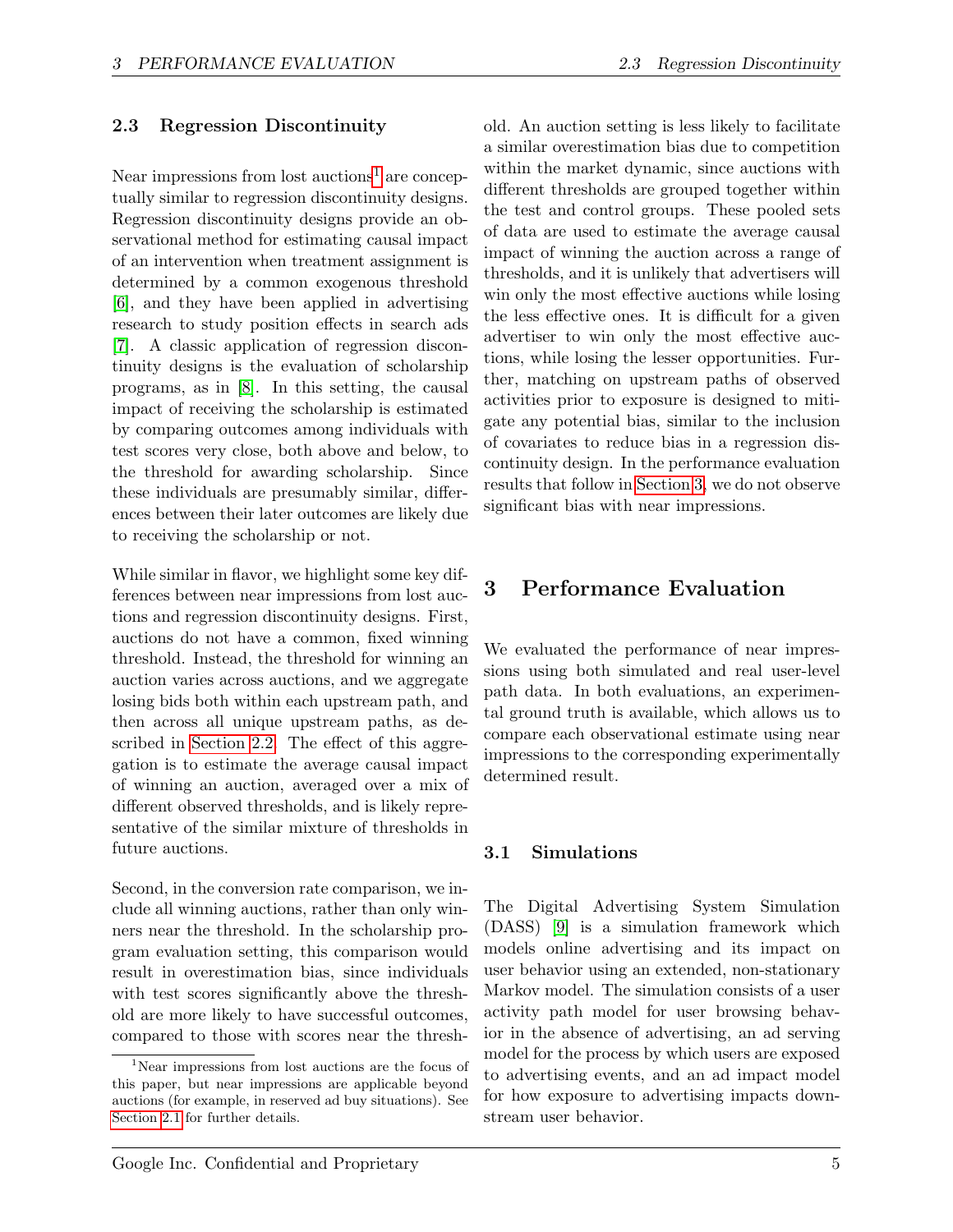Since the original version of DASS described in [\[9\]](#page-11-8) does not generate near impression events, we introduced a modification to generate lost ad serving opportunity events. Specifically, we modified DASS to record lost ad serving opportunity event types as instances in which a user met the campaign's serving criteria, but the ad was not served due to share of voice constraints. That is, the user's activity state was one on which the ad type was eligible to be served, the user's impressibility to the ad type met the ad's minimum threshold, and the user's number of previous exposures to the ad was below the ad's frequency cap, but the ad was not served to the user because the random share of voice Bernoulli draw indicated that the ad should not be shown.

Four display ad simulation scenarios generated by DASS were provided in [\[1\]](#page-11-0) to illustrate the capabilities and limitations of the UDDA algorithm. In this section, we apply near impressions via the UDDA-NI algorithm to the same four scenarios to demonstrate how near impressions can be used to address the three key challenges that limit the performance of UDDA without near im-pressions<sup>[2](#page-5-0)</sup>. For each scenario, we compare the results of UDDA-NI to the UDDA algorithm with visibility to censored user paths (UDDA-VCU) but without visibility to near impressions. In real data, attribution models do not have visibility to users who have no observed interactions with the advertiser; these user paths are systematically censored. Visibility to censored paths is possible in the simulated environment of DASS, but is not possible in practice. That is, UDDA-VCU is included in this paper for theoretical performance comparison only, and is not a viable approach for real path data<sup>[3](#page-5-1)</sup>.

#### 3.1.1 Systematically Censored Users

The first two scenarios illustrate how near impressions can address the challenge introduced by the systematic censoring of users who have no observed interactions with the advertiser. We show results for two possible ways in which display ads might impact user behavior. [Fig](#page-6-0)ure  $2(a)$  shows results for the scenario in which display ads impact user browsing behavior: increasing the user's likelihood of performing a related branded or generic search, or visiting the advertiser's website. [Figure 2\(b\)](#page-6-1) shows results for the scenario in which display ads directly impact user conversion probability if the user happens to visit the advertiser's website, but do not change the user's downstream browsing behavior in any other way.

In these scenarios, UDDA-VCU is able to accurately recover the true number of incremental conversions generated by the display ads, and UDDA-NI achieves comparable performance. Most importantly, UDDA-NI is a feasible algorithm for real path data, while UDDA-VCU is not.

#### 3.1.2 User Browsing Dissimilarity

The next scenario models dissimilarity between the browsing behavior of exposed versus unexposed users. That is, all users exposed to a given ad type visited a website on which that ad was eligible to be served, but this is not the case for all unexposed users. Specifically, not all unexposed users had the opportunity to be served the ad. Results for this scenario are presented in [Figure 2\(c\).](#page-6-2)

UDDA-VCU is not able to capture the true value generated by display ads in this scenario, even with visibility to censored users, since the unexposed user set in this scenario includes users who never browsed to an activity state on which the ads were eligible to be served. In contrast, by incorporating near impression information, the

<span id="page-5-0"></span><sup>&</sup>lt;sup>2</sup>A complete description of the parameterization of these four simulation scenarios is available in the Appendix of [\[1\]](#page-11-0).

<span id="page-5-1"></span><sup>&</sup>lt;sup>3</sup>The performance of UDDA *without* visibility to censored users (and without visibility to near impressions) is generally much worse than UDDA-VCU.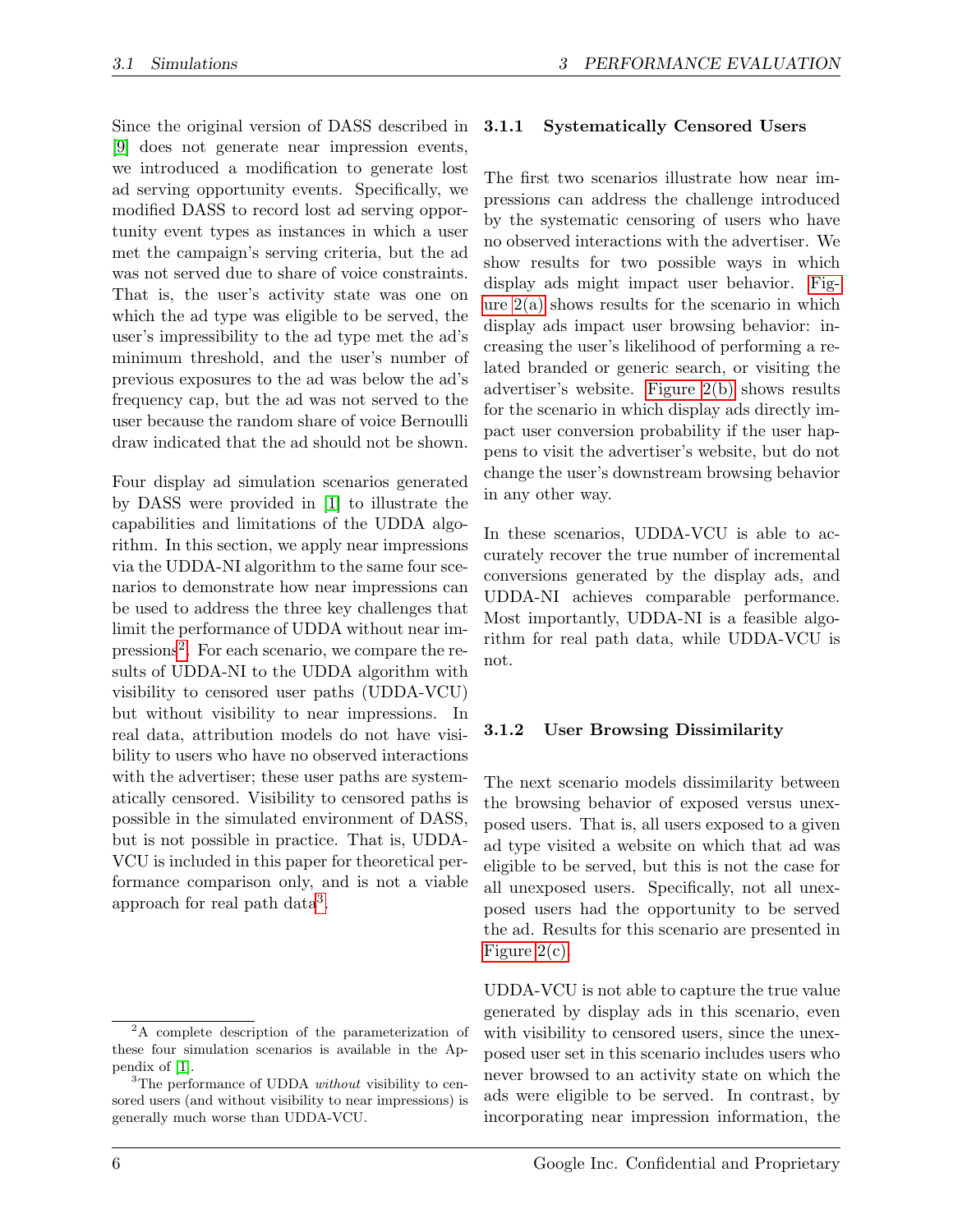<span id="page-6-1"></span>●



ness in changing user browsing behavior.

<span id="page-6-0"></span>



<span id="page-6-2"></span>(c) Simulations that vary the level of display ad effective-(d) Simulations that vary the level of display ad effecnever had opportunity to be served a display ad.

<span id="page-6-3"></span>ness in changing user browsing behavior, modified to in-tiveness in changing user browsing behavior, modified to clude user browsing dissimilarity. Some unexposed users include ad targeting. Some unexposed users do not meet the ad's targeting criteria.

Figure 2: Performance comparison on simulated datasets of near impressions via the UDDA-NI algorithm, versus the idealized but infeasible UDDA-VCU. Near impressions are an effective addition to the UDDA algorithm that provide a viable way to recover incremental conversions generated by ads, even in situations in which the incorporation of visibility to censored users is unsuccessful.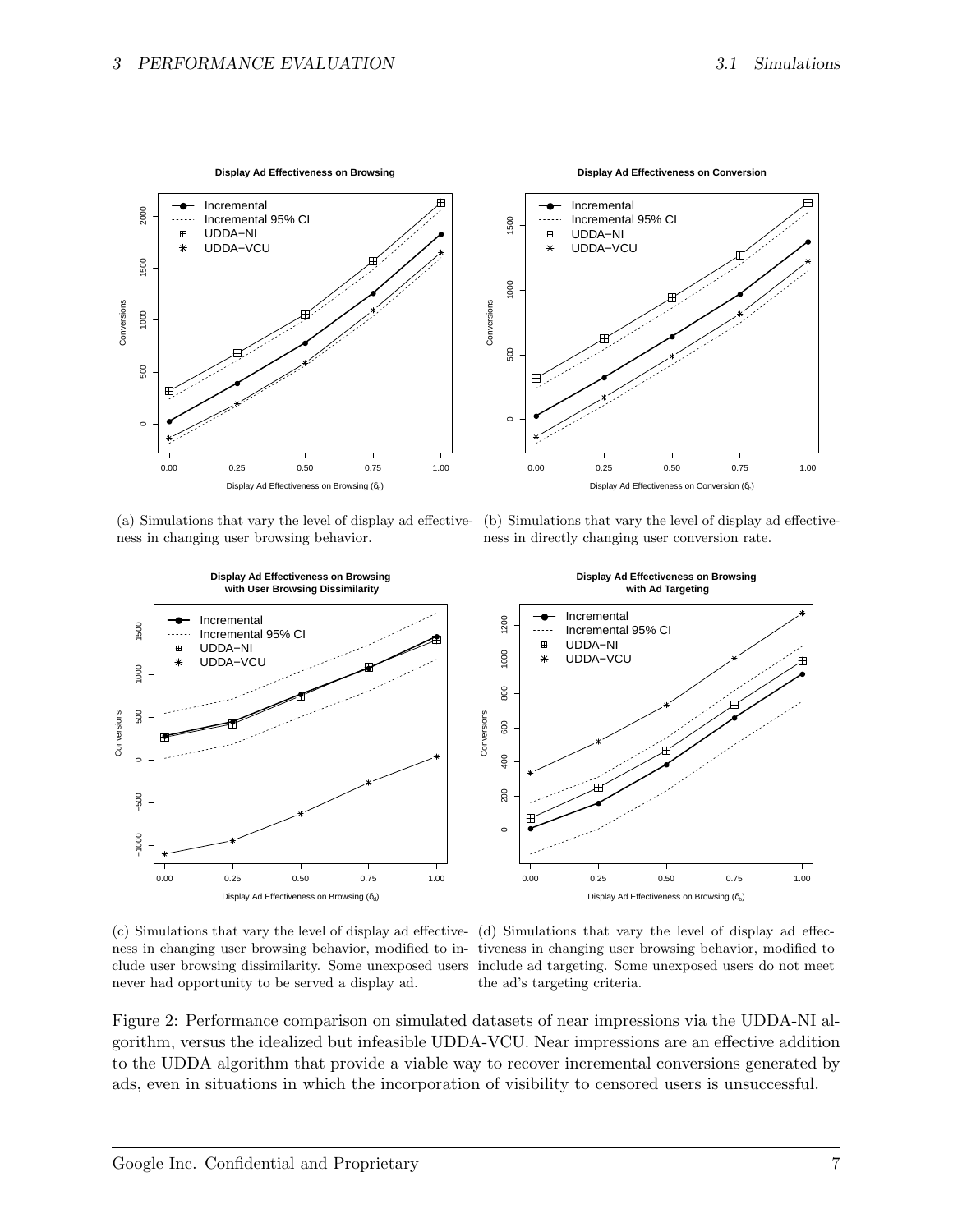UDDA-NI algorithm is able to accurately estimate the true number of incremental conversions generated by the display ads. In this case, the near impressions allow us to identify unexposed users who did browse to an activity state on which the ads were served.

### 3.1.3 Ad Targeting

The final scenario simulates ad targeting, with the display ads targeted towards users who are inherently more likely to convert. Users who do not meet the ad's targeting criteria are less likely to convert, on average. [Figure 2\(d\)](#page-6-3) shows results for this scenario.

Visibility to censored users is again not sufficient, since UDDA-VCU is not able to accurately estimate the true number of incremental conversions from the display ads in this scenario. Here, all unexposed users browsed to an activity state on which the ads were eligible to be served, but the unexposed user set also includes users who were not targeted by the ad. By adding near impression information, the UDDA-NI algorithm can again recover the true value of the display ads. The near impressions make it possible to pinpoint unexposed users who did meet the ad's targeting criteria.

## 3.2 Real Ad Experiments

Google's ghost ad technology is a framework that enables advertisers to run experiments to measure the impact of their display and video ad campaigns [\[2\]](#page-11-1). Ghost ad experiments randomly assign users to either a test or control arm. Users within the test group are eligible to be served ad impressions from the advertiser, while users within the control group have the advertiser's ads withheld. Within the test group, exposed users are identified as those who are served one or more ad impressions. Ghost ads allow us to identify a comparable set of users, those users who would have been exposed if not for the ex-

periment, within the control group. The ground truth incremental conversion lift for each experiment is calculated based on the difference between conversion rates for the exposed test group users versus the would-have-been-exposed control group users.

We evaluated the performance of near impressions by comparing estimates from the UDDA-NI algorithm to experimental measurements of lift from 178 display and video ad experiments. All experiments measured an online conversion outcome, but different conversion types were measured across the experiments. For example, conversion outcomes ranged across engagement type off-site conversions (such as subscribing to advertiser's social media channel, or watching more of the advertiser's videos on YouTube) to advertiser-defined on-site conversions (such as traditional e-commerce conversions, or reaching a particular page on the advertiser's website).

Each study's advertiser-specific impressions, near impressions<sup>[4](#page-7-0)</sup>, and conversions among the test arm users were made available to the UDDA-NI algorithm, since only the test group contains the observational data that is typically available to an observational model. That is, we did not use any data dependent on the experiment to compute the observational estimates. This allows us to evaluate methodologies in the same environment as would be used in practice, that is, one in which an experiment is not being run. As a result, UDDA-NI's upstream path matching was limited to only prior conversions and prior near impressions.

For comparison, we also computed results for a standard attribution model<sup>[5](#page-7-1)</sup>, without access to near impressions. [Figure 3](#page-8-0) shows an exam-

<span id="page-7-0"></span><sup>4</sup>Lost auctions have a reported auction score. Various relative and absolute thresholds were used to constrain the lost auctions that were deemed to be near impressions. In this application, algorithm performance was not strongly dependent on the choice of threshold.

<span id="page-7-1"></span><sup>&</sup>lt;sup>5</sup>Results shown are independent of the model used, since typical attribution models are subject to reporting constraints that cause them to assign the same aggregate credit when the data contains only one event type.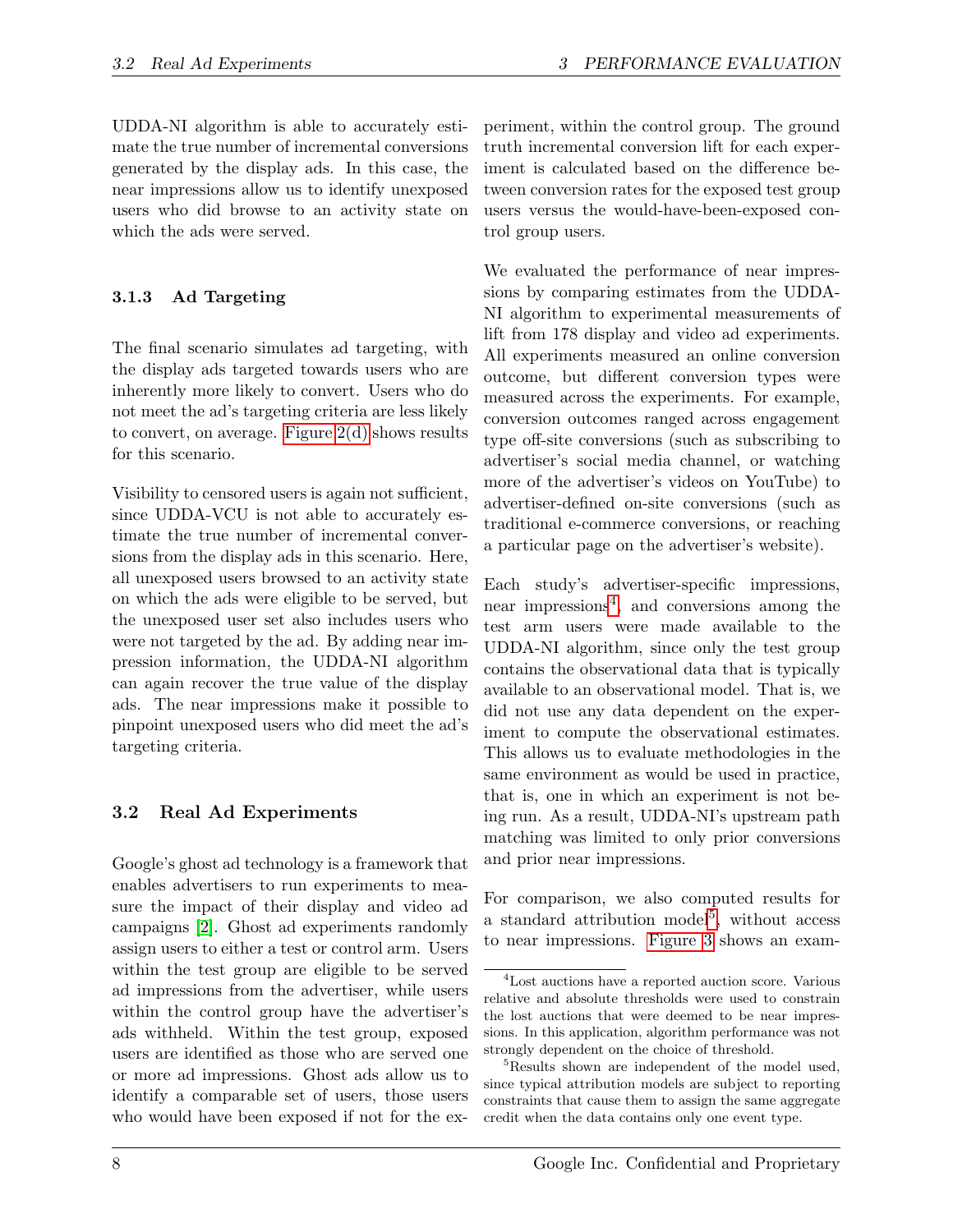

<span id="page-8-0"></span>Figure 3: Example user path without access to near impression events from a display ad experiment. Only display ad impression and conversion events are observable. All standard attribution models will ignore the first conversion, since it occurs prior to any other observed events, and assign credit for the second conversion to the display ad. Note that any potential split between the first and second display ad is irrelevant for this example, since the total credit assigned to this type of display ad remains the same.

ple user path without near impressions from a display ad experiment. Note that without near impressions, only impressions and conversions within the test group users were made available to the standard attribution algorithm. As a result, any typical attribution model will attribute all conversions following an impression, or sequence of impressions, to that one type of impression. This behavior is caused by the requirement that attribution credits assigned within each user path must sum to the total number of conversions that occur after the first ad impression. That is, the impression is credited for all conversions following it (or them), since no other event types are available to share the credit. This is true for all current common attribution models, both position rule-based models and datadriven models.

Since the lift point estimates and uncertainties vary greatly across the 178 experiments, we evaluated the performance of the observational methods via a standardized evaluation metric. For a given study k, let  $\delta_k$  and  $\sigma_k$  denote the experimentally-determined incremental conversion lift point estimate and standard error for that experiment, and let  $\hat{\theta}_k$  denote the UDDA-NI estimate of incremental conversions generated by the advertising. We then use the following evaluation metric  $\epsilon_k$  to measure the performance of UDDA-NI for experiment  $k$ :

<span id="page-8-2"></span>
$$
\epsilon_k = \frac{\hat{\theta}_k - \delta_k}{\sigma_k} \tag{1}
$$

An analogous evaluation metric is used to measure the performance of the standard attribution model estimates.

This  $\epsilon$  metric measures the distance between the observational method's estimate and the experimental result, standardized by the experiment's uncertainty. Standardization allows us to compare across a large number of studies, by moving to a common scale. A metric value of zero is the best possible value, as this means that the observational and experimental estimates are the same. However, by randomness alone, these results will not agree exactly, so we need to consider the distributions of the metric values across experiments.

We highlight the percentage of studies in which each observational method's estimates are within the 95% confidence interval of the experimental measurement. Method estimates that satisfy  $-1.96 < \epsilon < 1.96$  are within a 95% confidence interval for the experimental result. By randomness alone, we expect 5% of the results to lie outside of a 95% confidence interval. So, 95% of results within the 95% confidence interval is the  $\text{gold standard}^6$  $\text{gold standard}^6$ .

Results are shown in [Figure 4.](#page-9-0) [Figure 4\(a\)](#page-9-1) compares near impressions to standard attribution model performance for each study. Each dot shows the value of  $|\epsilon_k|$ , for near impressions on the x-axis, and for standard attribution on the yaxis. Points lying on the 45◦ line indicate studies where the methods have the same absolute metric value. Near impressions have lower error for points falling above this line, and higher error for points below the line. Near impressions achieve lower or equal error for 89% of the experiments. Note that when the methods have equal absolute error, this error tends to be low, since most points on the 45◦ line are clustered near zero,

[Figure 4\(b\)](#page-9-2) shows the distribution of  $\epsilon$  values per

<span id="page-8-1"></span> ${}^{6}$ Note that we are implicitly assuming that the observational method has no random error here. A more formal evaluation would require incorporating its variance and covariance.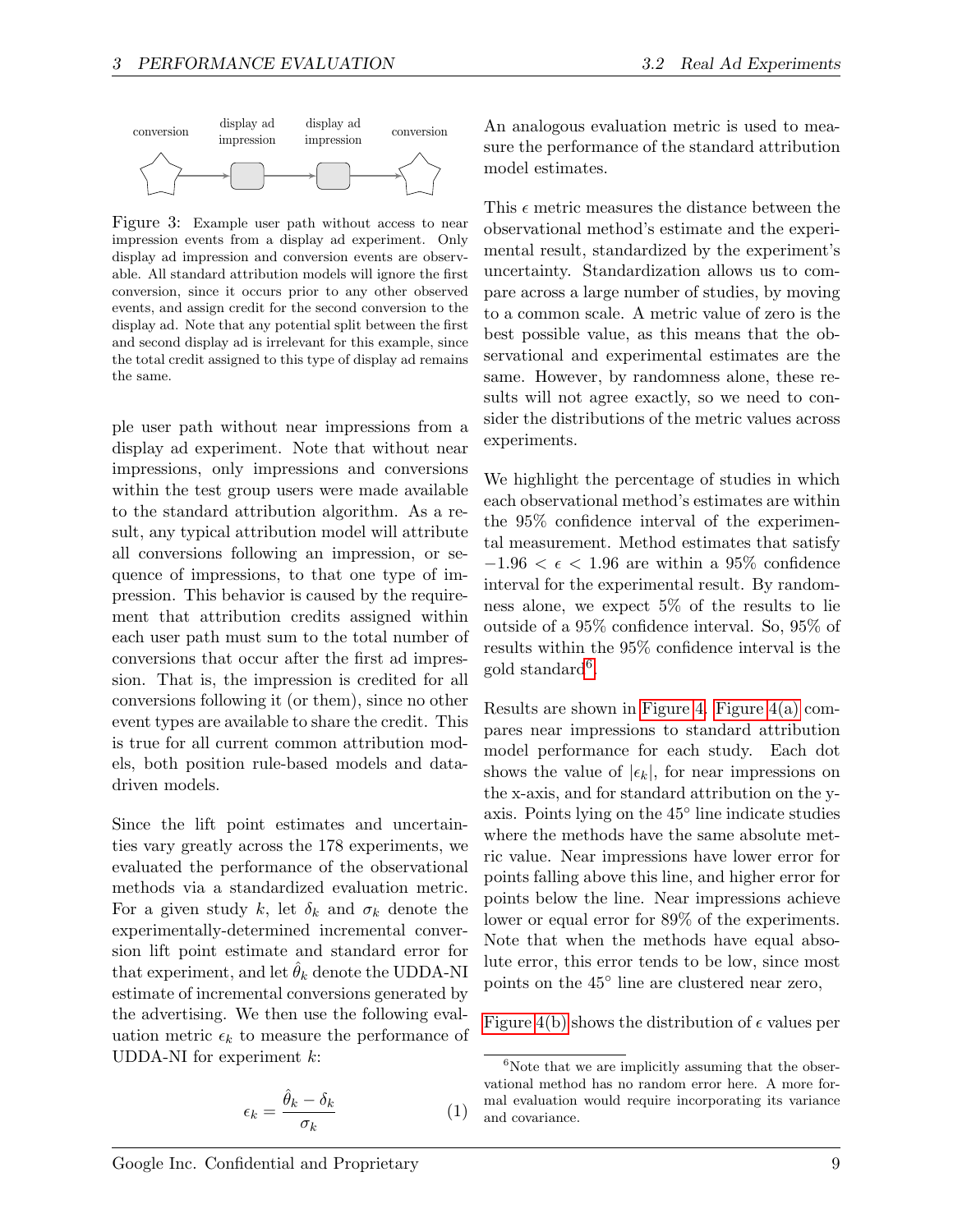

<span id="page-9-2"></span><span id="page-9-1"></span><span id="page-9-0"></span>display and video ad studies across a variety of online conversion types. Each point shows the value of Equation 1 for the corresponding display and video ad studies across a variety of online conversion types. Each point shows the value of Equation [1](#page-8-2) for the corresponding observational method for one study. That is, each point shows the difference between the observational estimate and the experimental measurement of incremental conversions generated by the ads, standardized by the experimental uncertainty, for one study. Estimates observational method for one study. That is, each point shows the difference between the observational estimate and the experimental measurement of incremental conversions generated by the ads, standardized by the experimental uncertainty, for one study. Estimates using near impression information systematically outperform estimates that do not use this information. using near impression information systematically outperform estimates that do not use this information.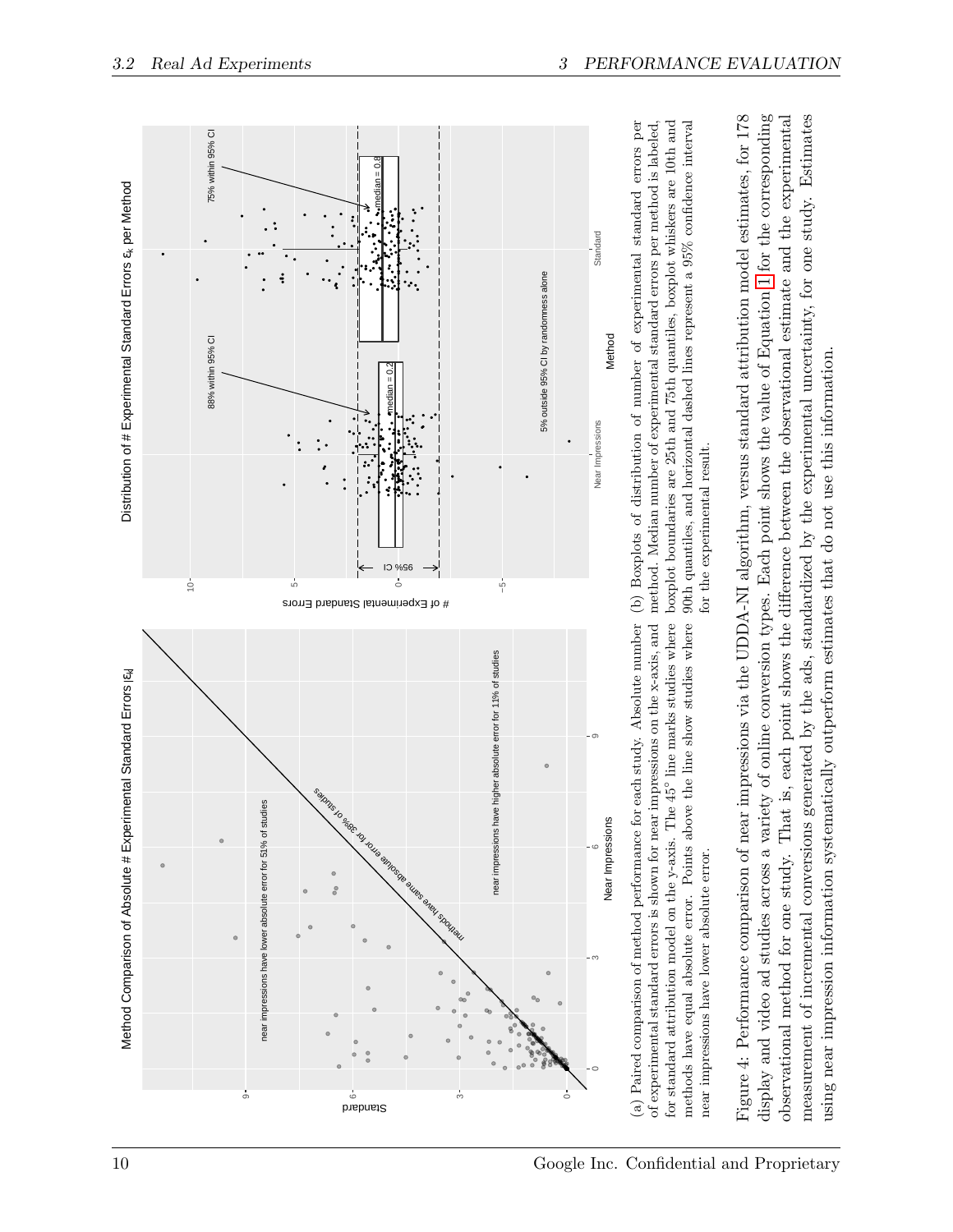method across the studies. The median metric value per method is labeled. The boundaries of each box are the method's 25th and 75th quantiles, and the whiskers are the method's 10th and 90th quantiles. The horizontal dashed lines across the entire plot at  $\pm 1.96$  represent a  $95\%$ confidence interval for the experimental result. In particular, any dot that is within these lines means that the method's estimate is within the 95% confidence interval for the experimental result. As mentioned above, a gold standard of performance is for 95% of the experiments to be within the 95% confidence interval.

Near impressions achieve a median standardized error of 0.2, while the standard attribution model has a median standardized error of 0.8. The near impressions based estimate is within the experimental 95% confidence interval for 88% of the experiments, compared to 75% of the experiments with the standard attribution model. Overall, the near impressions method produces estimates that are closer to the experimental result than the standard method, as the near impressions estimates cluster more closely around zero.

While near impressions produce promising performance, their estimates are not perfect. Since we evaluate performance compared to experiments, which are the gold standard of measurement, we don't expect any observational method to be flawless. For UDDA-NI, there may be residual differences between the exposed and near impression user groups. We conclude with some thoughts towards further improving performance.

First, exact upstream path matching can induce sparsity from users with uncommon upstream paths. This type of data sparsity could be better handled by generalizing the upstream matching procedure to group together users with similar, but not identical, upstream paths. Second, grouping all impressions (with the same upstream path) together, and matching them with all near impressions (having the same upstream path) may produce user groups that are not sufficiently comparable. Refining the impres-

sion and near impression grouping and matching, for example by requiring groups and matches to come from the same campaign, may yield more comparable user groups. Finally, the real user path data we used in this paper limited matching to only prior conversions and prior near impressions. Adding additional user behaviors and characteristics for upstream matching could reduce differences between the groups.

## 4 Concluding Remarks

In this paper, we introduce near impressions, an abundant type of observational data that can be used to identify the subset of unexposed users who were both active and targeted by an advertiser's ad. We describe how near impression events can be incorporated into the UDDA attribution algorithm. Finally, we illustrate promising performance using near impressions to estimate the incremental value generated by advertising using both real and simulated experimental results from single-winner ad formats.

We are continuing research on applying near impressions to measure advertising impact more broadly. For example, we are working to extend near impressions to multi-winner ad formats (such as search ads), incorporate near impressions into digital attribution modeling, and collect currently unavailable conversion outcomes for near impression users (such as survey responses).

Near impressions have the potential to make observational measurement more useful and trustworthy. They enable measurement for ads where experiments are not currently available. For ads in which one-off experiments are possible, they open the door for always-on measurement. The results in this paper show that near impressions based estimates can be similar to experimental measurements, making it possible for advertisers to supplement experiments and measure ad impact at greater scale.